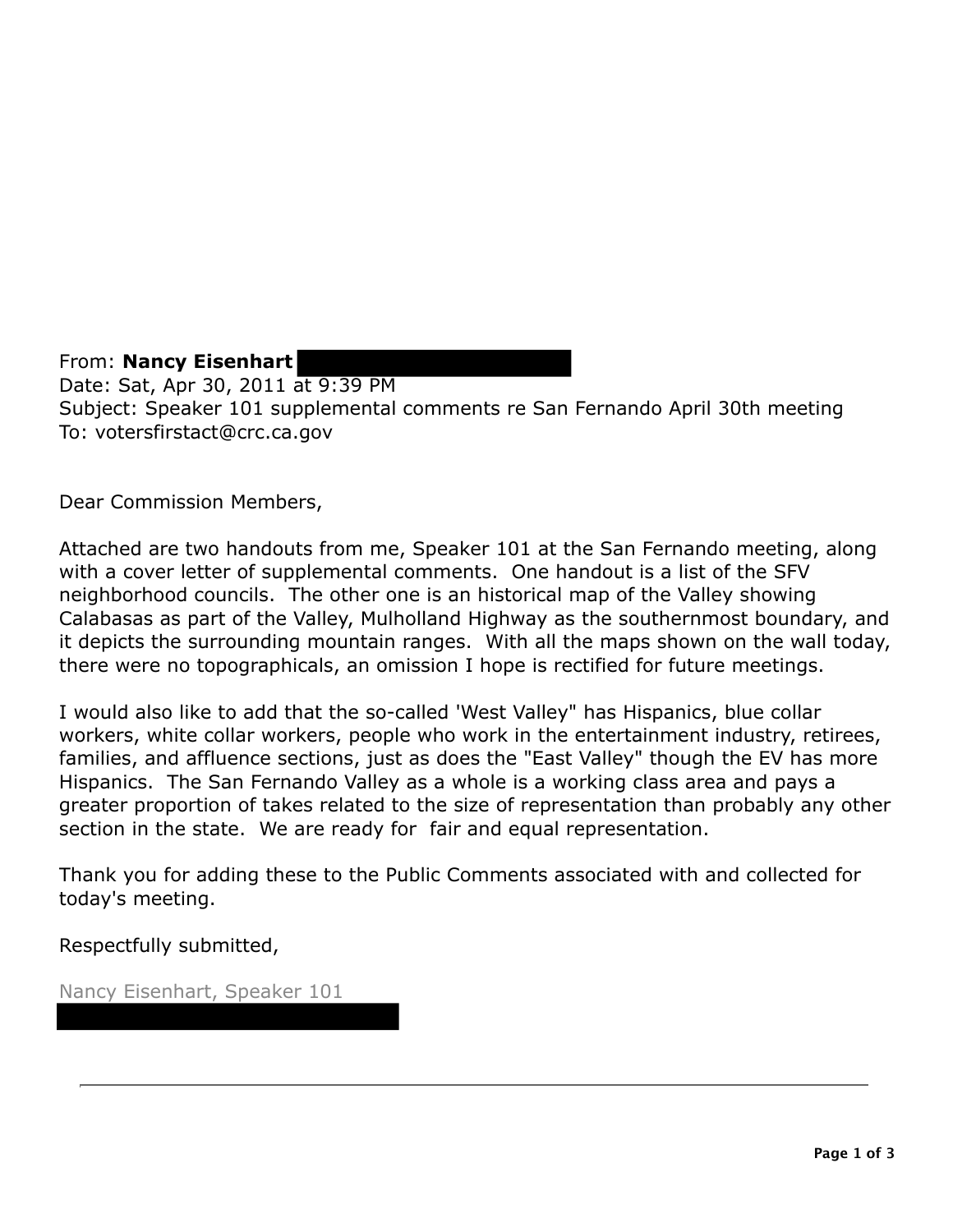Speaker 101

The GREAT San Fernando Valley 1910-1922 - Showing towns that existed at this time

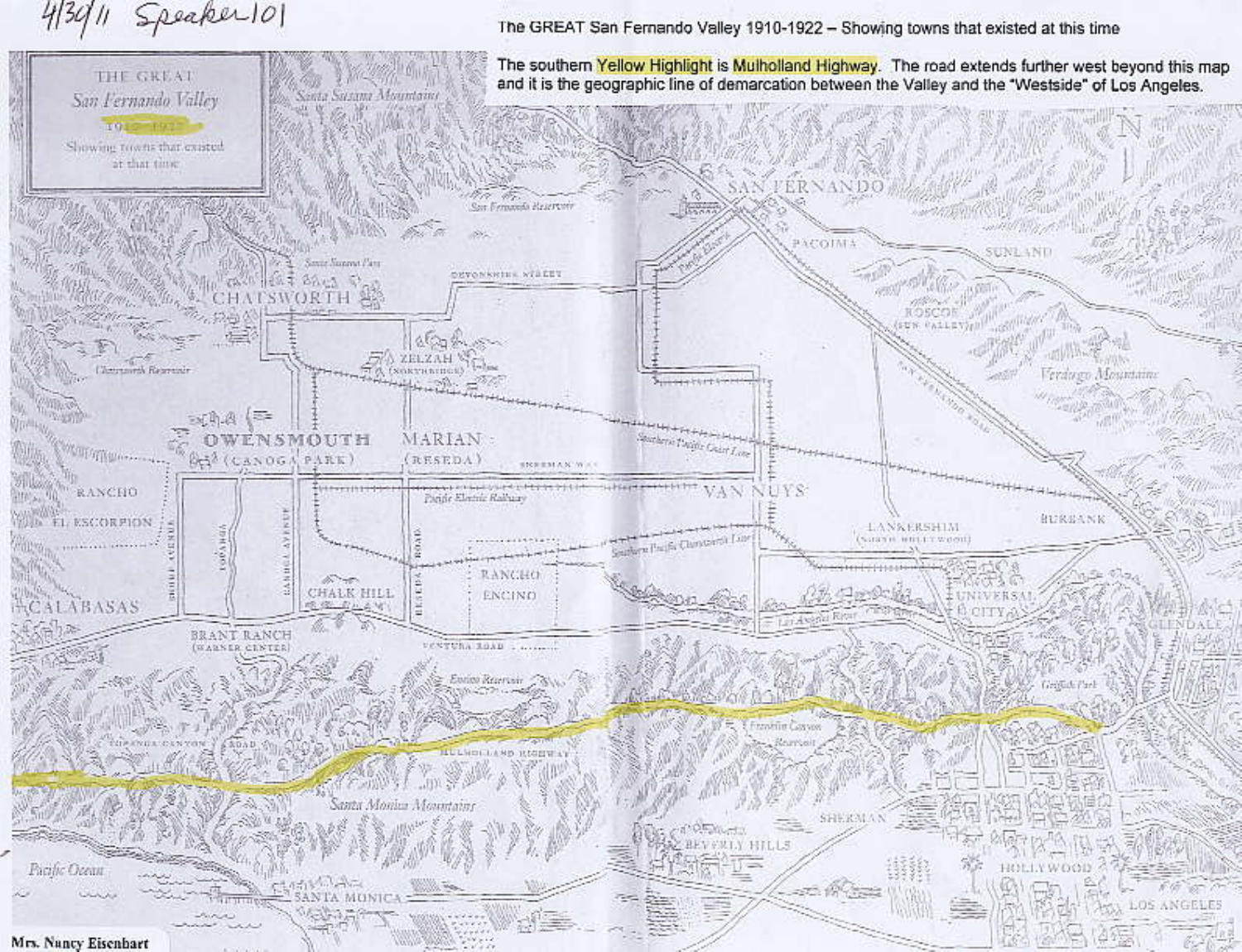$430||$  Speaker 101

## //www.ci.la.ca.us/DONE/map.htm (source)

The Los Angeles City Neighborhood Councils in the San Femando Valley are listed here. The blank areas on the map to west, northeast and east represent the incorporated cities of Calabasas, Hidden Hills, Burbank, Glendale a

| Order of<br>Certification<br>(Corres, To<br>Map) | Neighborhood Council<br>communities                           | Region             |
|--------------------------------------------------|---------------------------------------------------------------|--------------------|
|                                                  | NCs South of Mulholland Highway                               | Ref: 405 Fwy       |
| 6                                                | Arleta                                                        | East Valley        |
| $\overline{9}$                                   | <b>Foothill Trails</b>                                        | <b>East Valley</b> |
| 24                                               | Mid-Town North Hollywood                                      | East Valley        |
| 101                                              | Mission Hills                                                 | East Valley        |
| $\overline{22}$                                  | NoHo West (North Hollywood)                                   | <b>East Valley</b> |
| 112                                              | North Hills East<br>West                                      | East Valley        |
| 28                                               | North Hollywood North East                                    | East Valley        |
| 7                                                | Pacoima                                                       | <b>East Valley</b> |
| 100                                              | Panorama City                                                 | East Valley        |
| 26                                               | Sherman Oaks                                                  | East Valley        |
| 27                                               | Studio City                                                   | East Valley        |
| 8                                                | Sun Valley                                                    | <b>East Valley</b> |
| 10                                               | Sunland-Tujunga                                               | East Valley        |
| 5                                                | Sylmar                                                        | East Valley        |
| $\overline{21}$                                  | Valley Glen                                                   | <b>East Valley</b> |
| 25                                               | Valley Village (North Hollywood)                              | <b>East Valley</b> |
| 20                                               | Van Nuys                                                      | East Valley        |
| 13                                               | Canaga Park                                                   | West Valley        |
| 99                                               | Chatsworth                                                    | West Valley        |
| 18                                               | <b>Encino Community</b>                                       | West Valley        |
| 4                                                | Granada Hills                                                 | West Valley        |
| 118                                              | Granada Hills South                                           | West Valley        |
| 111                                              | North Hills                                                   | West Valley        |
| $\overline{z}$                                   | Northridge Community (old)                                    | West Valley        |
| 120                                              | Northridge East                                               | West Valley        |
| 113                                              | Northridge West                                               | West Valley        |
| 114                                              | Porter Ranch                                                  | West Valley        |
| 15                                               | Reseda                                                        | <b>West Valley</b> |
| 17                                               | Tarzana                                                       | West Valley        |
| 11                                               | West Hills                                                    | <b>West Valley</b> |
| 19                                               | West Van Nuys/Lake Balboa                                     | West Valley        |
| 14                                               | Winnetka                                                      | West Valley        |
| 16                                               | Woodland Hills-Warner Center                                  | West Valley        |
| ú.                                               | Non-Valley Areas shown on map -South of<br>Mutholland Highway |                    |
| 64                                               | Bel Air - Beverly Crest                                       | Over the hill      |
| 65                                               | Brentwood                                                     | Over the hill      |
| 117                                              | Pacific Palisades                                             | Over the hill      |



Submitted: Nancy Eisenhart 818-346-7390 April 30, 2011

×.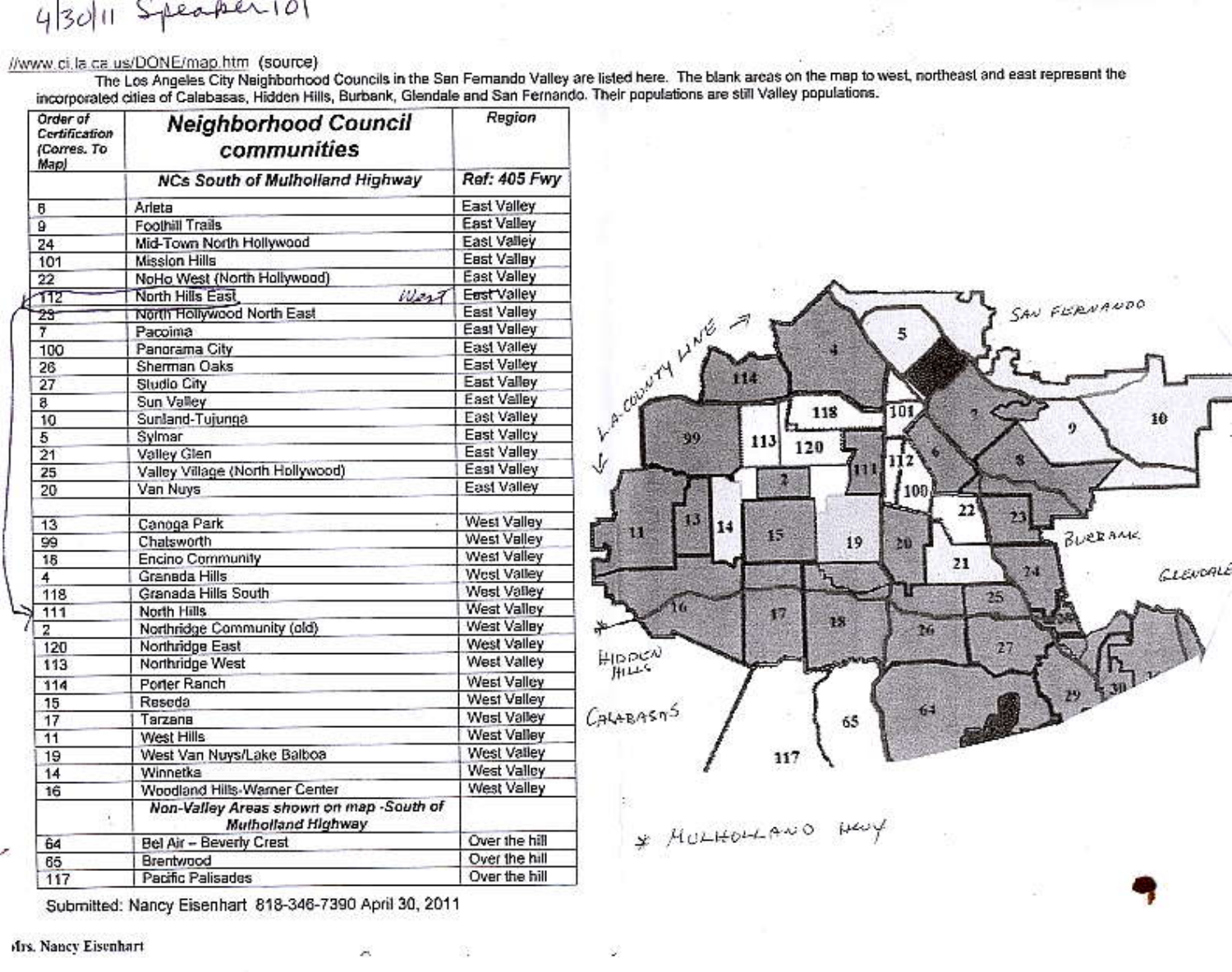## April 30, 2011

To: California Redistricting Commission

Re: City of San Fernando public meeting  $- 4/30/2011$ 

Speaker  $101$  – Nancy Eisenhart

Today I spoke briefly at the San Fernando meeting and was glad for the opportunity. I would like to supplement my 2 minutes of remarks with a few comments and observations and conclusions. Please take the following into consideration when making your district line recommendations:

Subject:The San Fernando Valley (City of Los Angeles) including the incorporated cities of Calabasas, Hidden Hills, San Fernando, Burbank and portions of Glendale

THE SAN FERNANDO VALLEY'S population is more than half of the total City of L. A. and deserves fair representation in its own right. It was deprived of same in the 2001 redistricting process.

CALABASAS, an incorporated city, is the western gateway city to the San Fernando Valley. It belongs solely with the West Valley (see Historic Map 1910-1922 showing mountains, Handout 1).

## SFV DIVIDED INTO WEST VALLEY and EAST VALLEY

These are rough designations of SFV Communities of Interest. (See the Neighborhood Council listing and map attached. West Valley should not be split, having many communities of interest and geographical boundaries. The East Valley due to its population density (using Sepulveda Blvd. as the N/S split - not the 405) the East Valley could be split along Victory Blvd. and expand slightly beyond Sepulveda, to approximately Balboa.

• (Burbank though strictly in the Valley is more prevalently associated with the Glendale region to its east.)

IT IS IMPORTANT FOR THE WEST VALLEY TO BE KEPT INTACT. Calabasas, Hidden Hills, Woodland Hills, Tarzana, Encino, Reseda, part of Van Nuys, Winnetka, Canoga Park, West Hills, Chatsworth, Porter Ranch, Northridge, Granada Hills

REMEMBER: IMPORTANT BOUNDARIES FOR THE SAN FERNANDO VALLEY

**MULHOLLAND HIGHWAY** IS THE GEOLOGICAL PERIMETER TO THE SOUTH. THIS MUST BE RESPECTED.

SANTA SUSANNA RIDGE IS THE GEOLOGICAL PERIMETER TO THE NORTH, PLUS THE NEWHALL PASS, INCL THE WESTERN TIP OF THE SAN GABRIEL MOUNTAINS (BEHIND CITY OF SAN FERNANDO, AND SYLMAR)

TRANSVERSE RANGE/L.A. COUNTY LINE - WESTERN PERIMETER DEMARCATION